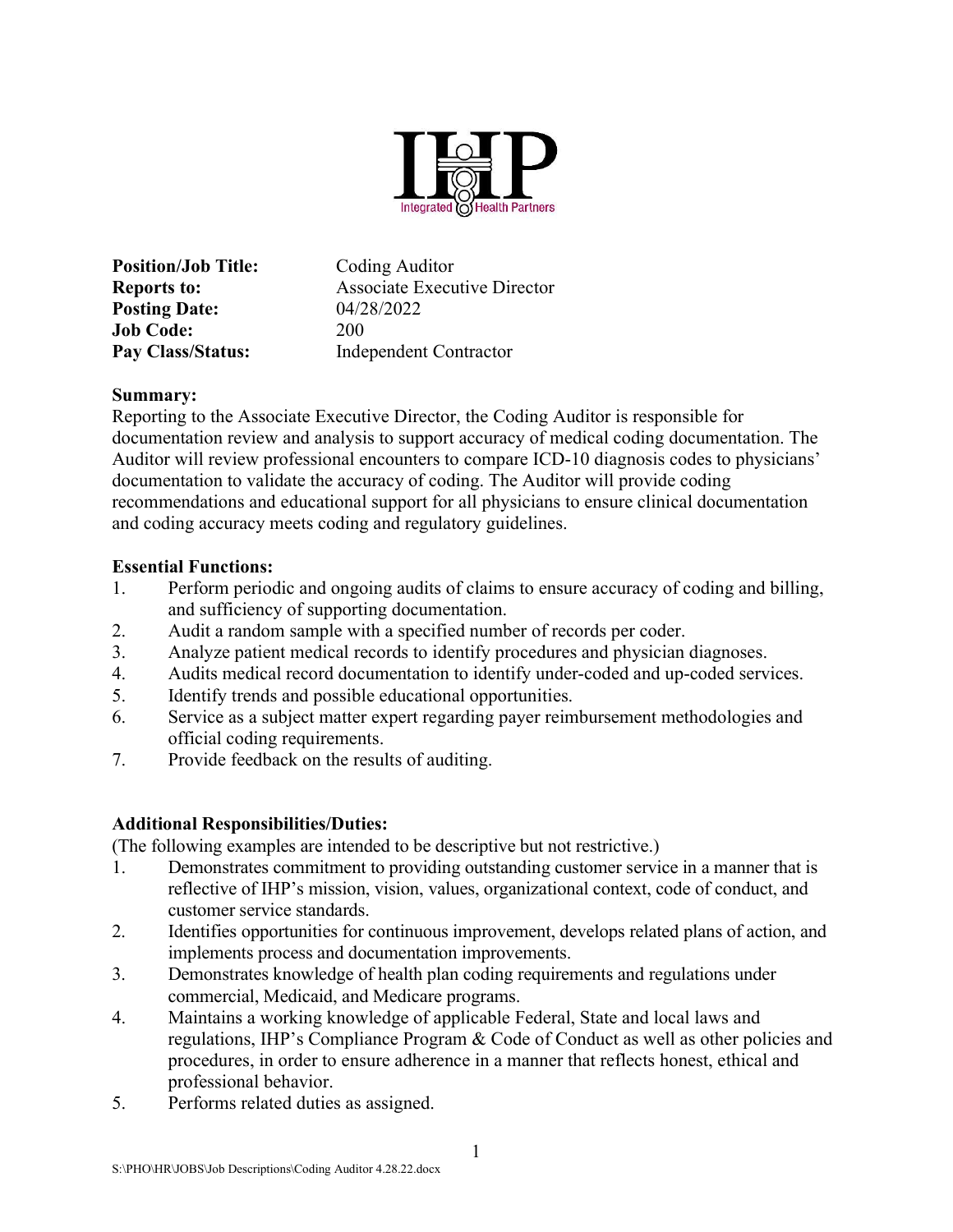## Education/Experience:

#### Required Education and Experience:

- 1. Associate degree in business or related field or in another field with requisite experience required.
- 2. Two (2) years of related professional experience, including a strong working knowledge and experience in medical coding, claims processing, claims auditing is essential.
- 3. Certified Professional Coder (CPC), CCS, RHIT or RHIA.
- 4. Strong knowledge of coding requirements for various bill types include revenue, CPT, HCPCS, and ICD-10 codes.
- 5. Experience and/or ability to work with diverse populations.

## Preferred Education and Experience:

- 1. Bachelor's Degree in business or accounting.
- 2. Five (5) years' experience in one or more of the other areas of medical billing/coding, claims processing, or experience working in a medical practice is preferred.

## Professional Competencies, Licensure/Certification, Etc.:

| Competencies:                                   |                             |
|-------------------------------------------------|-----------------------------|
| Communication skills                            | Analytical skills           |
| Interpersonal skills                            | Grammar and spelling skills |
| Customer relations skills                       | Critical thinking skills    |
| Computer skills                                 | Organizational skills       |
| Microsoft Excel, Word, Access                   | Basic math skills           |
| Demonstrate and maintain high level of accuracy | Time management skills      |
| Conflict resolution skills                      |                             |

#### Other Requirements:

This job may have additional requirements for working on-site or embedded within a member practice or business partner and will be considered an alternate work site. Must be able to work independently with a great deal of autonomy. Additional requirements may vary based on facility or regulatory requirements for the alternate work site.

#### Work Environment:

This job operates in a professional office environment and may also include remote work periodically. This role routinely uses standard office equipment such as computers, phones, photocopiers, filing cabinets and fax machines.

#### Physical Demands:

The physical demands described here are representative of those that must be met by an employee to successfully perform the essential functions of this job.